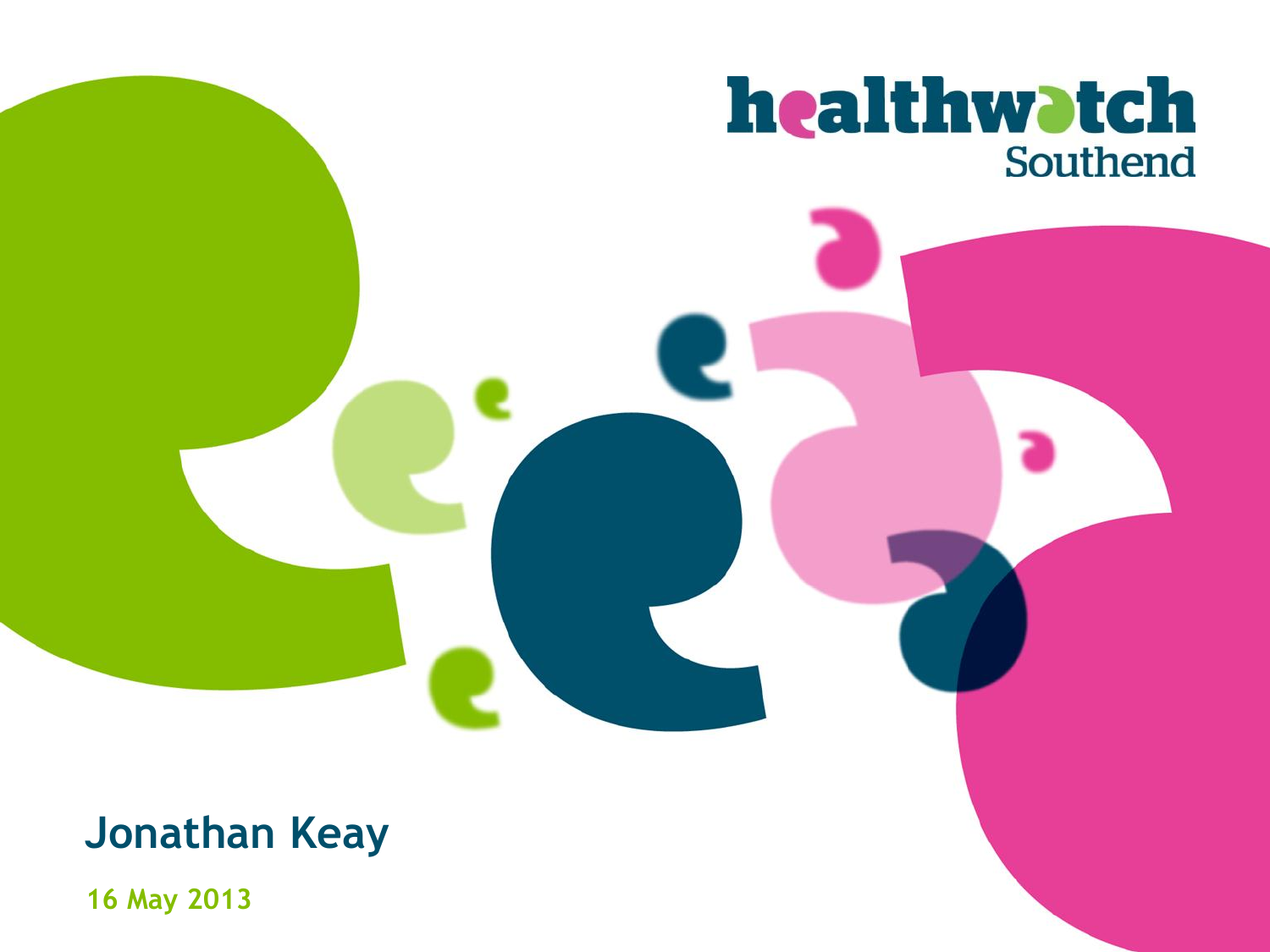#### **What is Healthwatch England?**

Healthwatch England is the all new national consumer champion for people who use health and social care services:

- set up as part of the changes to the way NHS and social care services are run
- representing the views of the public to improve services nationally

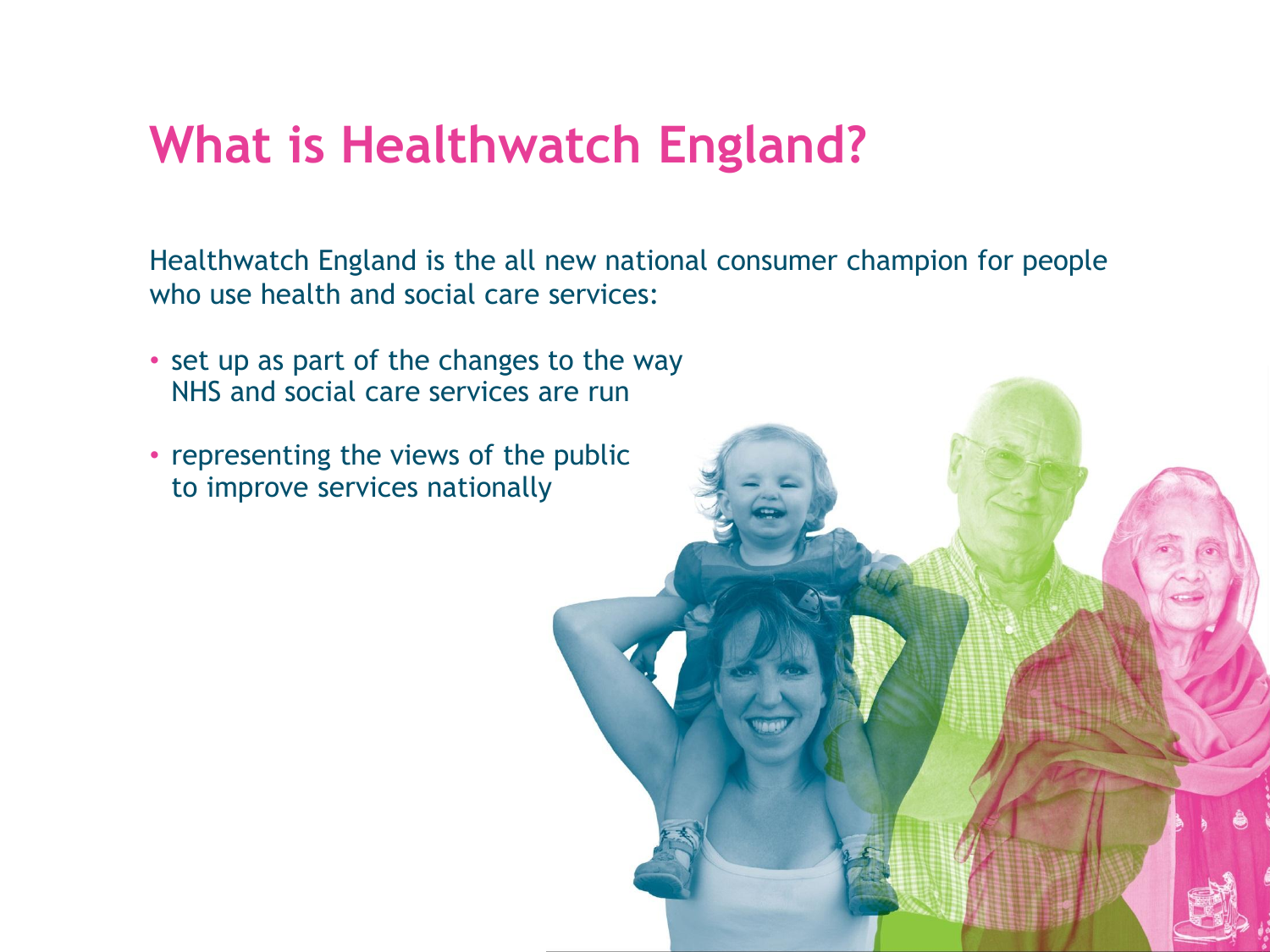# **What is Healthwatch Southend?**

A local Healthwatch has been set up for every area of the country. Each local Healthwatch is an organisation that is independent of the NHS and councils. Healthwatch Southend exists to give a voice to the adults, children and young people of Southend on Sea.

Our team is made up of:

- Gill Dawson, coordinator, who recruits and manages volunteers, and represents us at various events
- Michelle Goddard, advice worker, from Southend Citizens Advice Bureau (CAB)
- Jo Murphy and Barbara Ward, health complaints advocacy workers, from BATIAS the advocacy organisation
- Jonathan Keay, manager

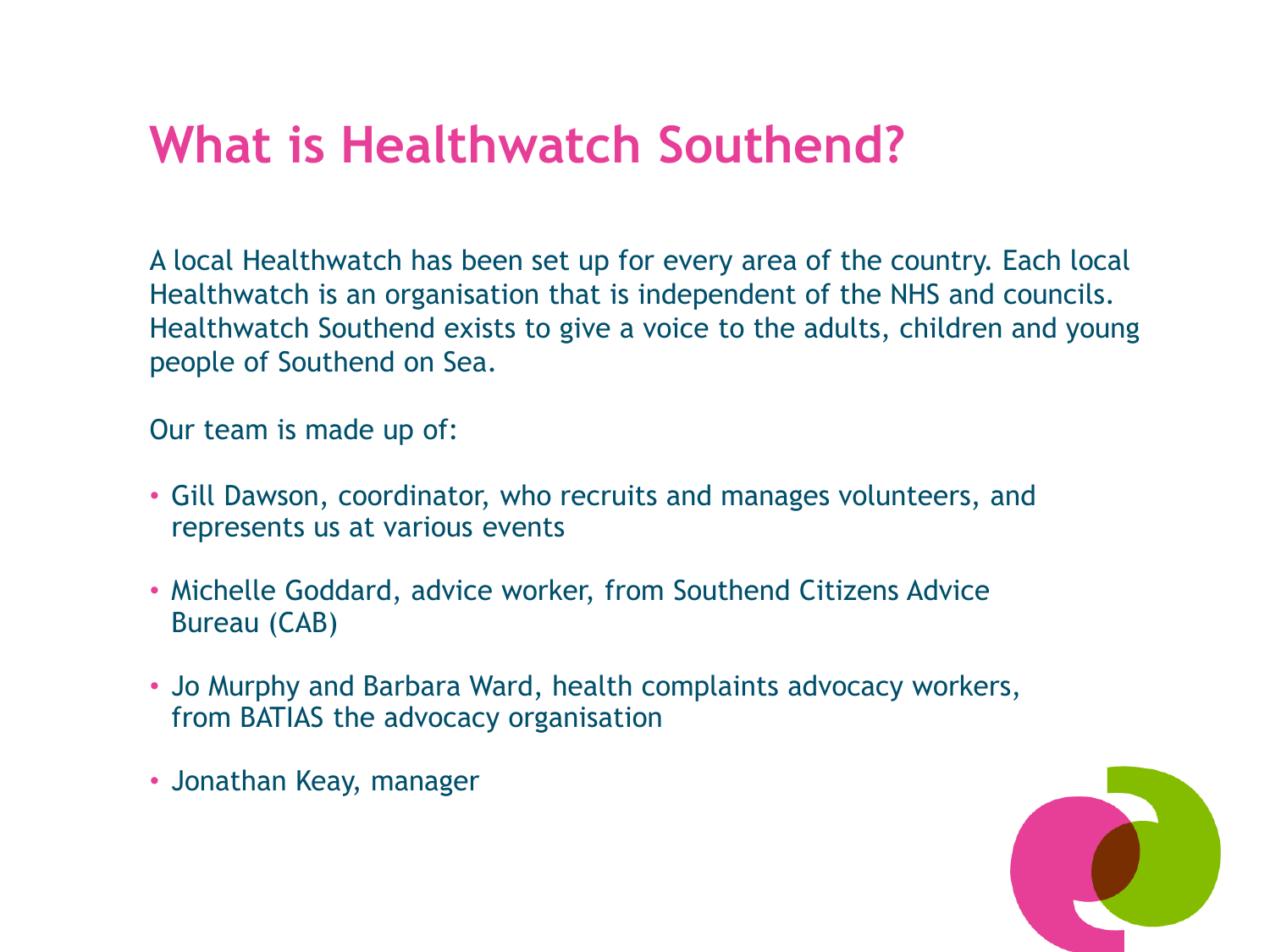# **What does Healthwatch Southend do?**

We offer a range of services to the people of Southend on Sea, including:

- advocacy support for people who wish to raise a concern or complaint about NHS services but need help to do so
- information and advice about health and social care services in the area
- research into 'trends' of poor service, reporting our findings to Healthwatch England to influence the Department of Health and NHS England
- volunteering opportunities

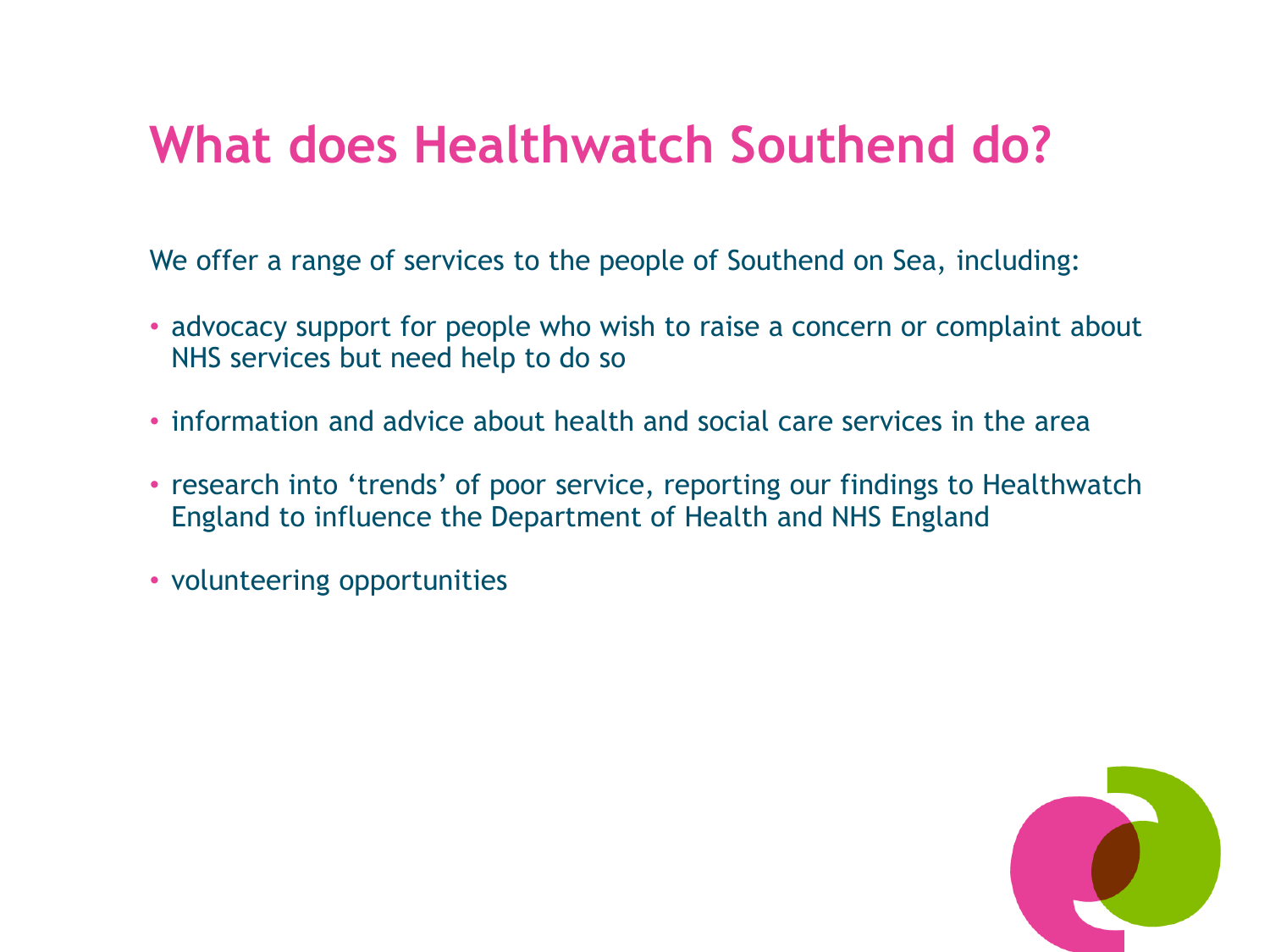# **What does Healthwatch Southend do?**

At local level we will report the findings of our research to the people who make the decisions about health and social care, such as:

- the NHS Clinical Commissioning Group (CCG)
- NHS foundation trusts
- Southend Borough Council

We also have the power of **'enter and view'**. This allows us to visit health and social care services and see how they work. The reports we produce from enter and view will form a part of our research findings.

Healthwatch Southend sits on the local health and wellbeing board, further enabling our influence with key decision makers in health and social care.

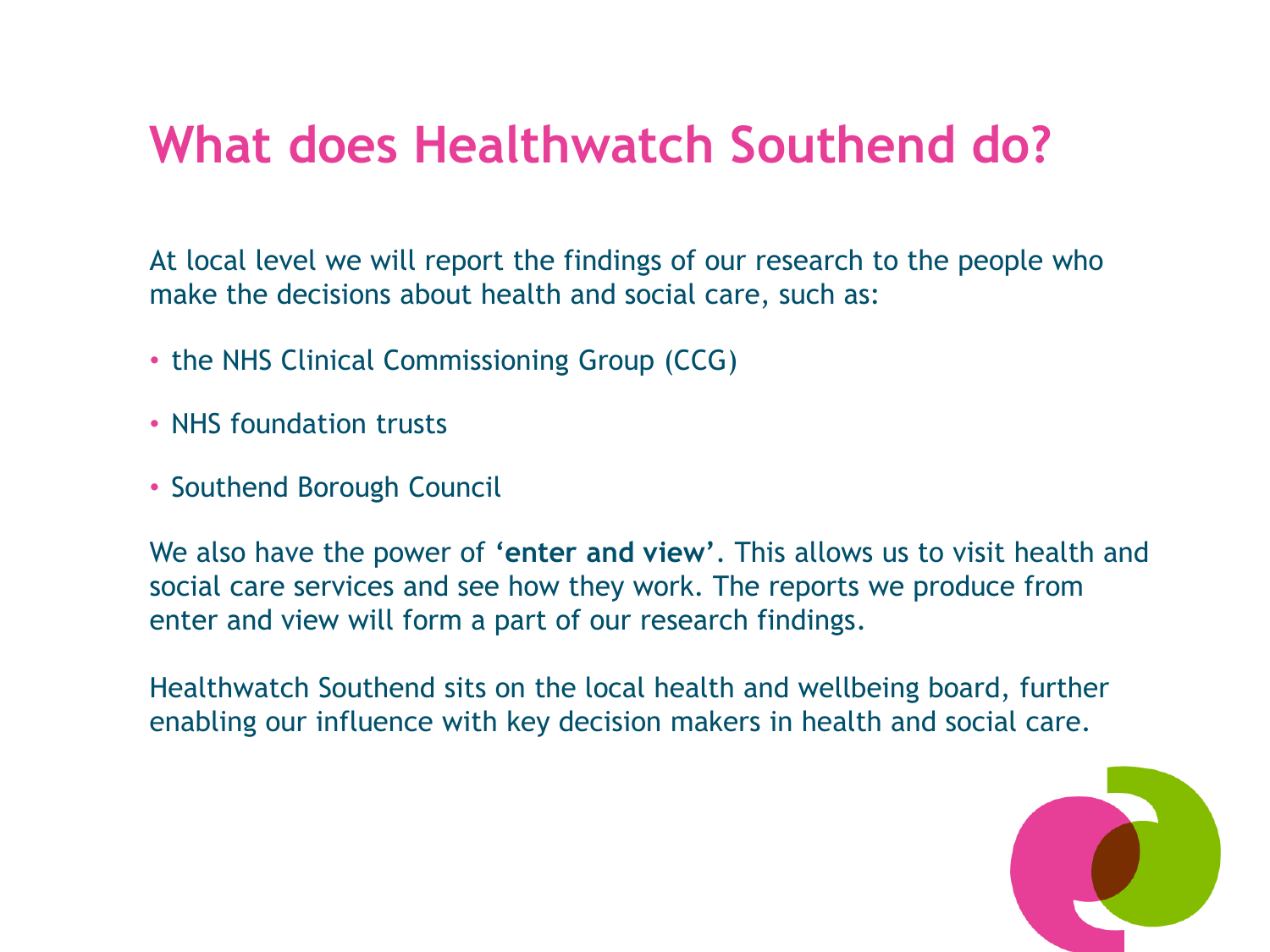# **Volunteering**

The recruitment and training of volunteers is crucial to the success of local Healthwatch.

In the coming months we will be advertising volunteer roles, such as:

- receptionists, to answer telephone calls and respond to routine queries
- e-communications assistants, to populate and monitor our website, Facebook and Twitter pages
- advice assistants, to help with specific needs such as health cost claim forms

Our aim is to offer opportunities for career development and to involve our volunteers in other activities, such as promotion work and 'enter and view', as they develop.

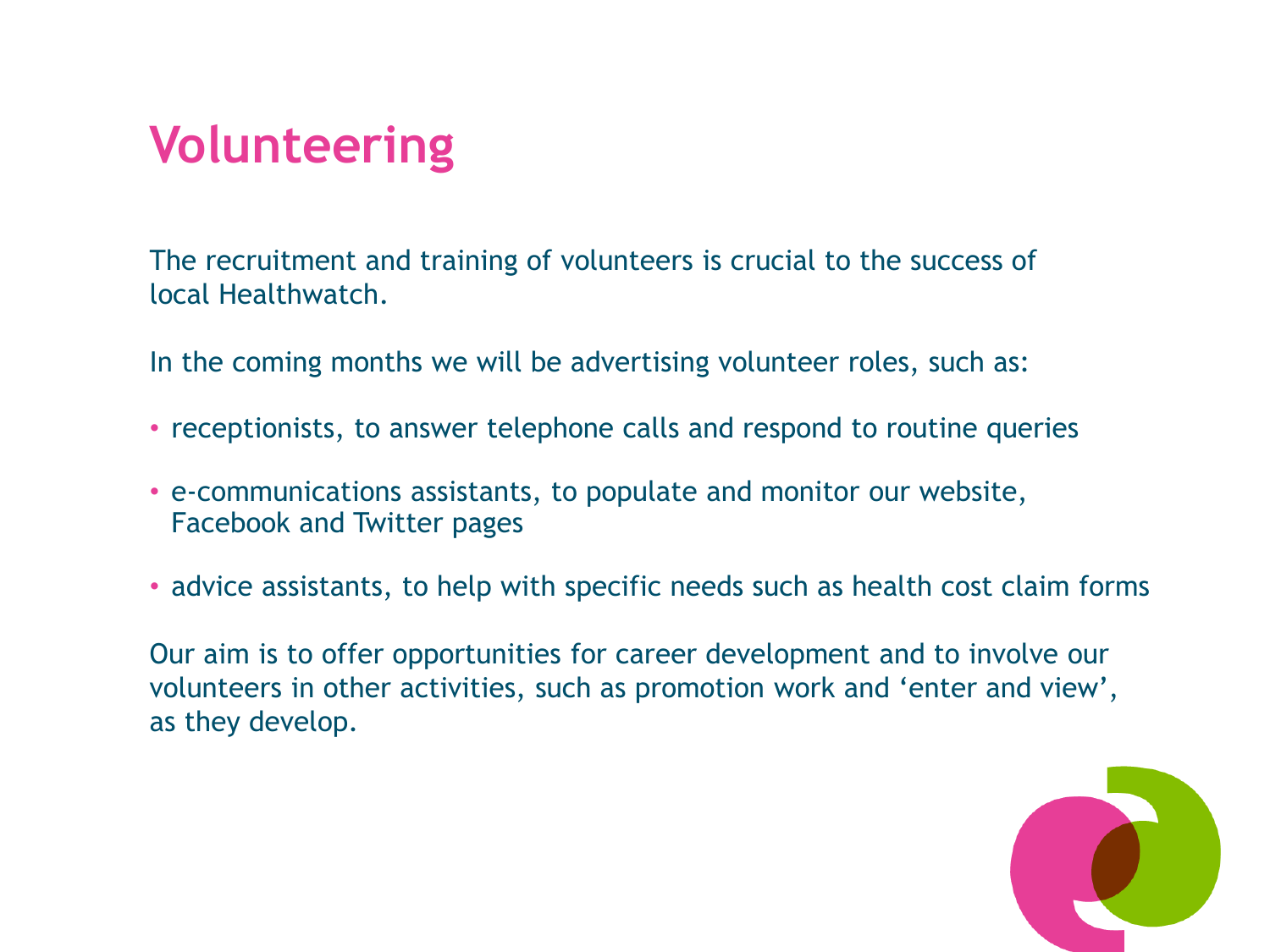# **Advisory board**

We are in the process of recruiting people to join our advisory board.

Information and an application pack is being distributed via SAVS' communication channels, and we will be sending out a press release to the local media inviting applications.

We hope the board will comprise people from a wide range of backgrounds, and that its membership will reflect the local community as closely as possible.

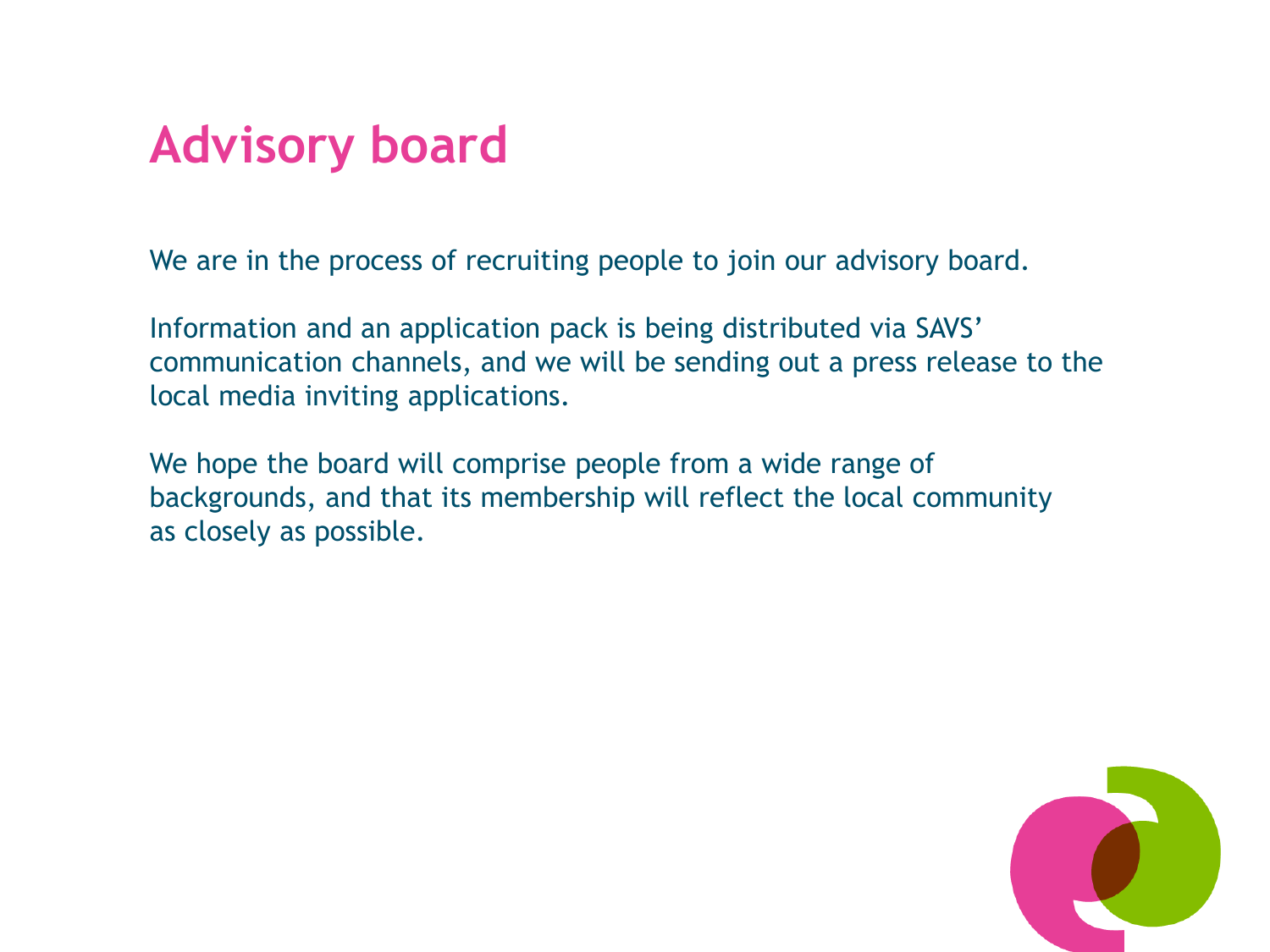## **Promotional materials**

Leaflets and posters will be available soon. We will distribute them to public places, such as GP surgeries and libraries, to help raise awareness of what we can offer to people in Southend. They will also be used at any events we have a presence at.

We are also producing a range of other promotional items that we can give out at events or to groups with whom we meet, for example:

- folding frisbees
- balloons
- cotton shopping bags